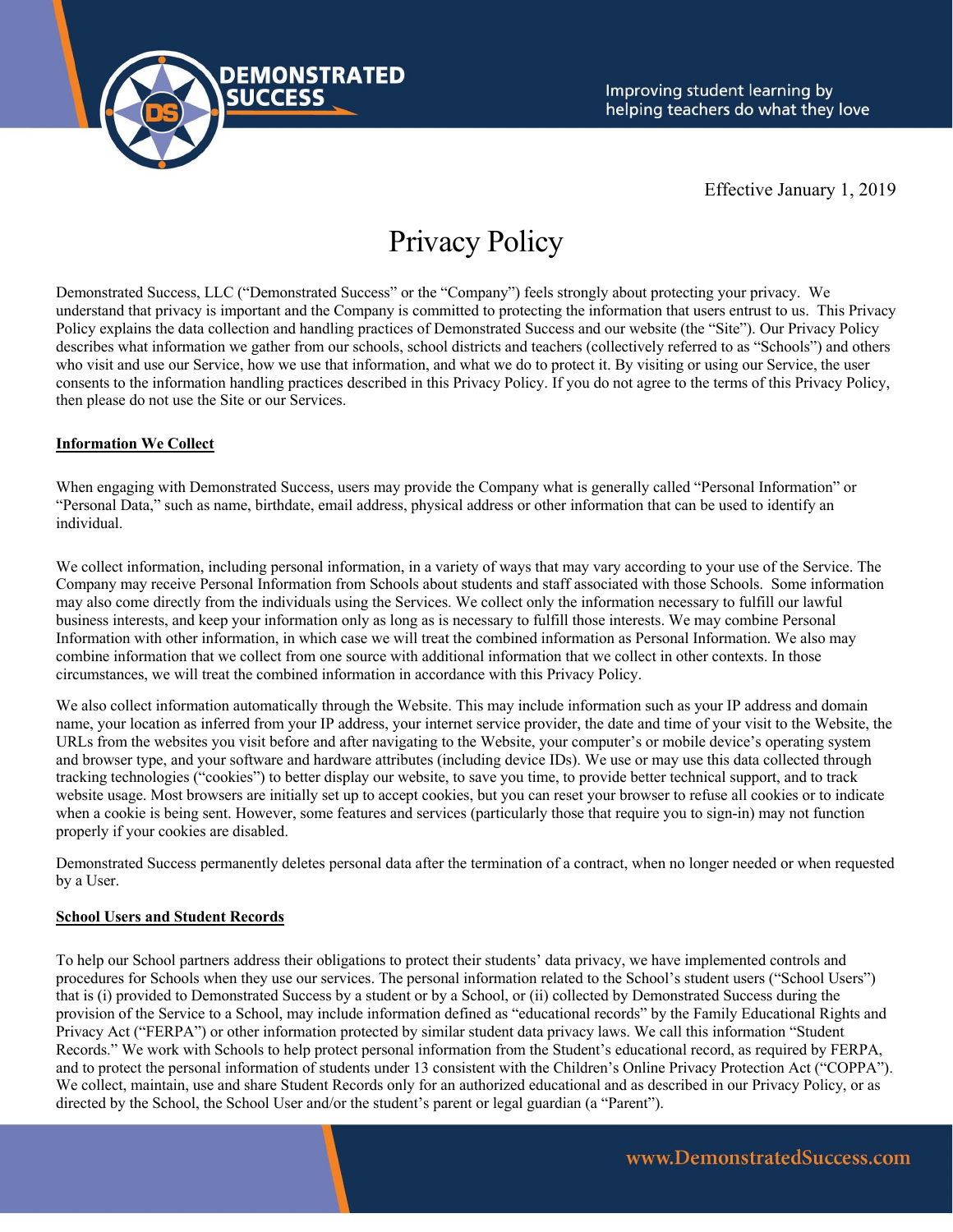

We treat Student Records in the manner described in this Privacy Policy. Demonstrated Success may provide access to certain Student Records to the Schools they attend. We will not knowingly retain Student Records beyond the time period required to support an educational purpose, unless authorized by a School, student or parent.

#### **How Do We Use or Disclose Information?**

Demonstrated Success ensures that only individuals that it employs or with whom it contracts, with legitimate educational interests – consistent with the purposes for which the Company obtained the information – to obtain access to personal information from education records it maintains on behalf of the School or provided by a User. Further, Demonstrated Success may not redisclose personal data without consent of a parent or an eligible student (meaning a student who is 18 years old or above or is enrolled in postsecondary education) unless the School has authorized the redisclosure under a FERPA exception and the School records the subsequent disclosure.

We may use the information we collect from and about Users for any of the following purposes: (1) to fulfill requests for products and services, including data analytics; (2) to customize site content; (3) to contact you with information and materials from our; (4) to contact you when necessary for legal or security purposes; (5) to review Site and product usage and operations; (6) to address problems with the Site, improve our business or our products and services; and (7) to protect the security or integrity of the Site and our business.

When the Company conducts studies for, or on behalf of educational agencies for the purpose of developing, validating or administering predictive tests, administering student aid programs, and improving instruction, studies are conducted in such a manner as will not permit the personal identification of students and their parents by persons other than representatives of such organizations. Further, such information will be destroyed once no longer needed. If required by FERPA, a School shall enter into a written agreement with the Company, and the written agreement must: specify the purpose, scope, and duration of the study or studies and the information to be disclosed; require that the organization use personally identifiable information from education records only to meet the purpose or purposes of the study as stated in the written agreement; require that the organization conduct the study in a manner that does not permit personal identification of parents and students by anyone other than representatives of the organization with legitimate interests; and, require that the organization destroy or return (within a specified time period) all personally identifiable information when it is no longer needed for the purpose for which the study was conducted.

In addition to the uses described above, we may disclose your information when you consent or instruct us to share personal information with third parties, or when we have a legitimate business or legal need to share your information. Such disclosure may include the following purposes: (1) to our service providers, who may use it only on our behalf to provide our Services; (2) as necessary, if we believe that there has been a violation of our website Terms & Conditions or of our rights or the rights of any third party; (3) to respond to judicial process and provide information to law enforcement agencies or in connection with an investigation as permitted by law, or otherwise as required by law; (4) as disclosed to you at the point of collection; (5) provide training, support and consulting services; and (6) in the event of a reorganization, merger, sale, assignment, bankruptcy or other disposition of our business, in which case the transferred information will remain subject to the terms of this Privacy Policy.

We may also disclose anonymous or aggregate information that does not reasonably identify individuals. We may use data that has been de-identified and/or aggregated for product development, research, analytics and other purposes, including for the purpose of analyzing, improving, or our services.

We do not sell, trade, or otherwise transfer to outside parties your personally identifiable information. This does not include trusted third parties who assist us in operating our website, conducting our business, or servicing you, so long as those parties agree to keep this information confidential. We may also release your information when we believe release is appropriate to comply with the law, enforce our site policies, or protect our or others' rights, property, or safety.

In the event any third party seeks to access records, Demonstrated Success shall not provide access to such data or information or respond to such requests unless compelled to do so by court order or lawfully issued subpoena from any court of competent jurisdiction.